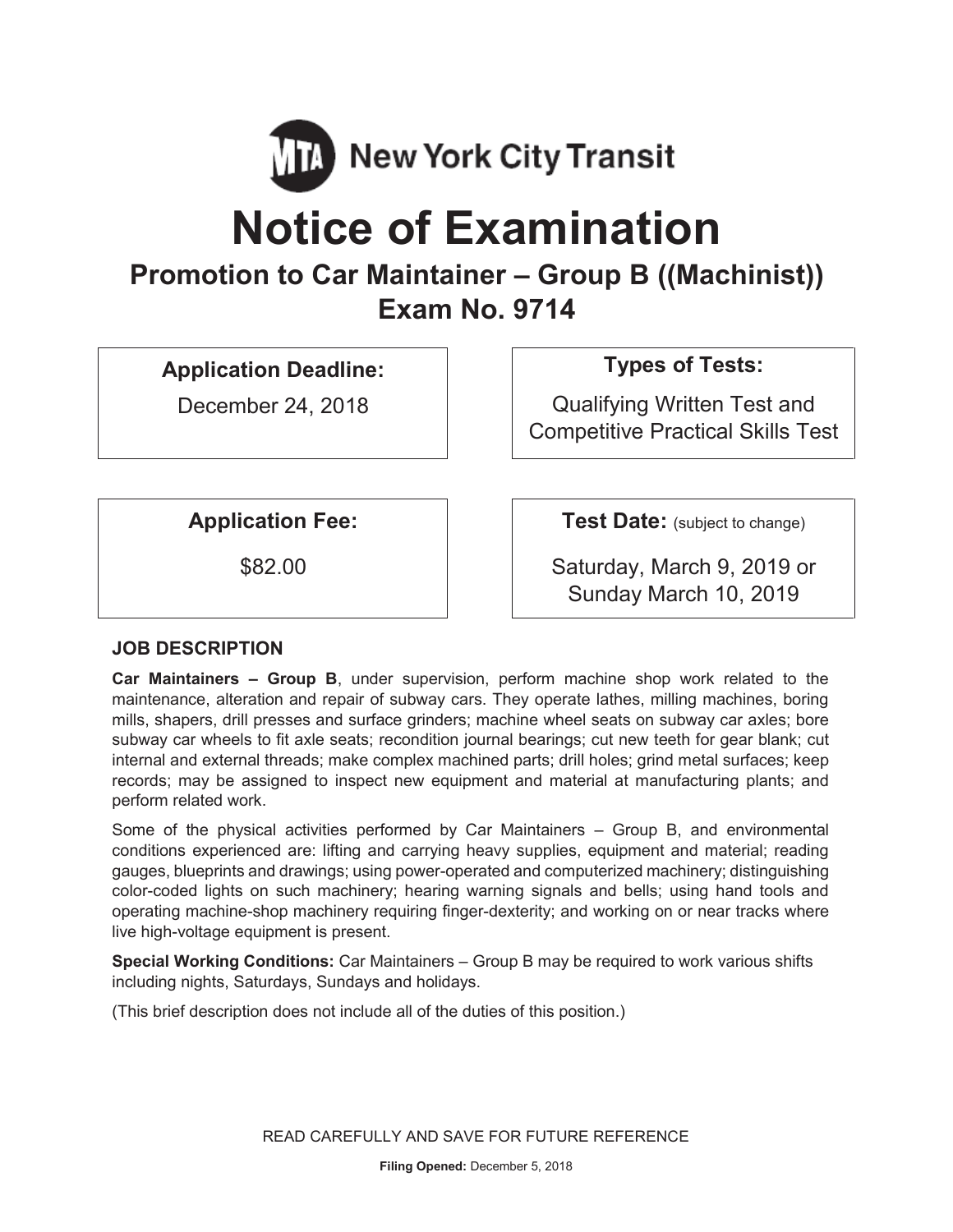#### **SALARY AND BENEFITS**

The current minimum salary for Car Maintainer – Group B is \$32.1731 per hour for a 40 hour week. This rate is subject to change.

#### **ELIGIBILITY TO TAKE EXAMINATION**

This examination is open to each employee of MTA New York City Transit who **on the first date of the written test:** 

- 1. Is permanently (not provisionally) employed in or appears on a Preferred List (see Note, below) for the eligible title of Maintainer's Helper – Group B employed in the Division of Car Equipment; and
- 2. Is not otherwise ineligible.

(Note: A "Preferred List" is a civil service list which is only for certain former permanent incumbents of the eligible title who have rehiring rights.) This examination is also open to employees who were appointed to an eligible title pursuant to New York State Civil Service Law, section 55-a, and who meet all other eligibility requirements.

You are responsible for determining whether you meet the eligibility requirements for this examination prior to submitting the *Application*. If you do not know if you are eligible check with **your department's Human Resources representative**. You may be given the test before we verify your eligibility. If you are marked "Not Eligible," your application fee will **not** be refunded and you will **not** receive a score.

This examination is **not** open to employees of MaBSTOA and MTA Bus Company, or to employees of MTA agencies other than MTA New York City Transit.

#### **REQUIREMENTS TO BE PROMOTED**

**Probationary Period:** At the time of promotion, you must have completed your probationary period in the eligible title as indicated in the above "Eligibility to Take Examination" section, and you must be permanently employed in that title or your name must appear on a Preferred List for the title at the time of promotion. Additionally, you must have served permanently in the eligible title for at least one year. Time served prior to a break in service of more than one year will not be credited.

**Medical Requirement:** Medical guidelines have been established for the position of Car Maintainer – Group B. Candidates will be examined to determine whether they can perform the essential functions of the position of Car Maintainer – Group B. Where appropriate, a reasonable accommodation will be provided for a person with a disability to enable him or her to take the examination and/or perform the essential function of the job.

**Drug Screening Requirement:** You must pass a drug screening in order to be promoted, and if promoted, you will be subject to random drug and alcohol tests for the duration of your employment. Additionally, if you have tested positive on a drug or alcohol test or had a refusal to test during preemployment or while employed by a Federal DOT-regulated employer during the applicable period, you must have completed the Substance Abuse Professional (SAP) evaluation, referral and education treatment process required by federal law in order to be promoted to this safety-sensitive position.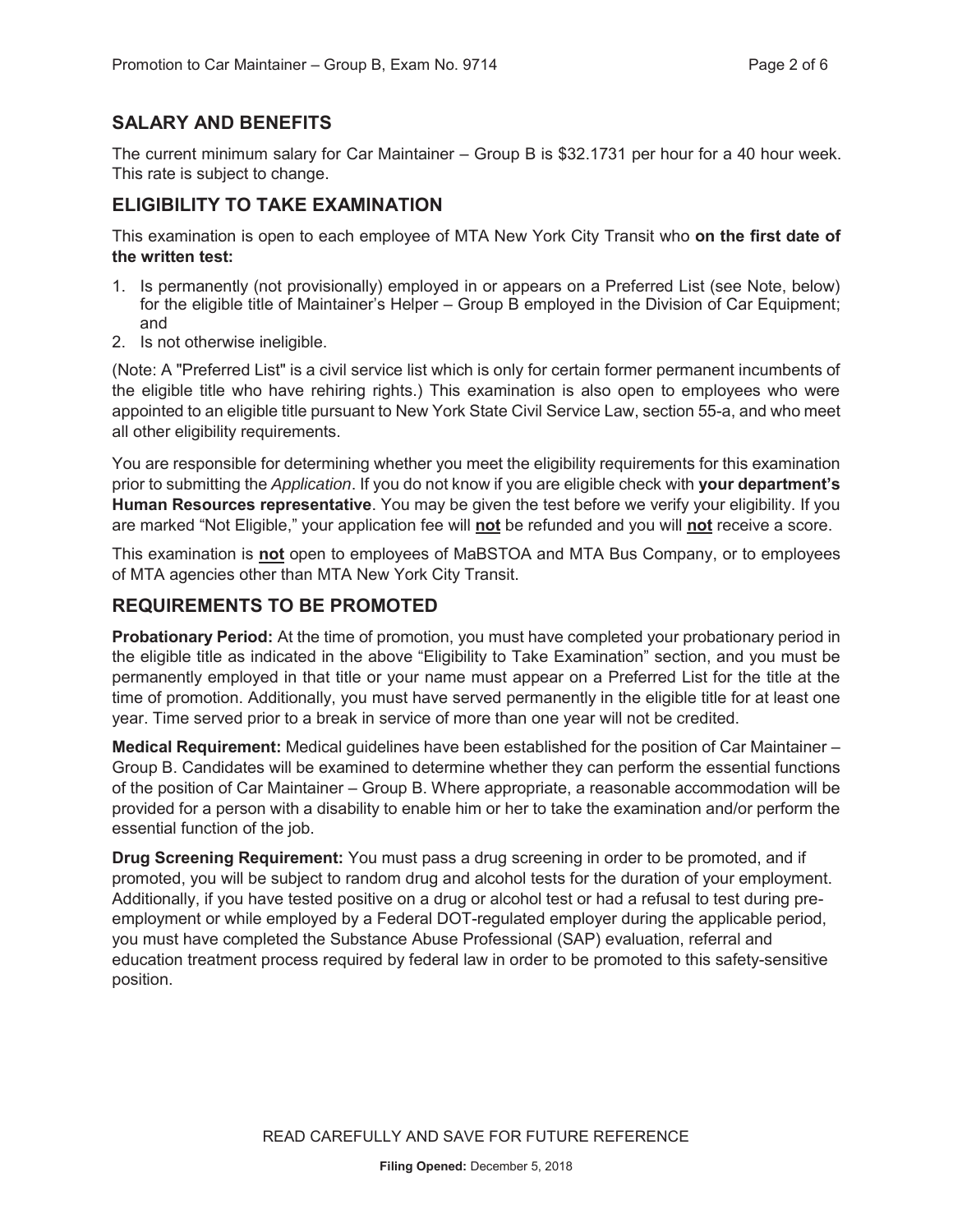#### **HOW TO SUBMIT AN APPLICATION AND PAY THE APPLICATION FEE**

If you believe you meet the requirements in the "Eligibility to Take Examination" section, submit an *Application* online by the last day of the application period unless you are requesting a fee waiver. Applicants who wish to request a fee waiver should refer to the "How to Submit an Application When Requesting a Fee Waiver" section below. *Applications* will not be accepted in person.

**Application Fee:** This fee is generally not refundable. Under special circumstances, you may be entitled to a refund. You should refer to the Department of Citywide Administrative Services ("DCAS") General Exam Regulations to determine if you are entitled to a refund prior to requesting a refund. You can refer to the bottom of the last page of the Notice of Examination for instructions on how to obtain a copy of the DCAS General Exam Regulations.

#### **Online Applications:**

- 1. Apply using the "BSC" employee portal at www.mymta.info by the last day of the *Application*  period.
- 2. You must pay the *Application* fee via payroll deduction. Applicants who request a fee waiver must apply by mail.
- 3. You will be sent a confirmation email after you complete your *Application* and pay the *Application* fee.

Save you confirmation numbers for future reference and proof of filing an *Application.*

Computers with internet access are available on a limited basis at branches of the New York Public Library, the Brooklyn Public Library and the Queens Library to patrons with a valid library card.

#### **HOW TO SUBMIT AN APPLICATION WHEN REQUESTING A FEE WAIVER**

Applicants who wish to request a Fee Waiver must obtain an *Application* in person at the MTA Exam Information Center as indicated above and must submit the *Application* by mail to the address in the Correspondence section below **by the last day of the application period**.

MTA New York City Transit will not accept *applications* in person. Additional information on requesting an application fee waiver is available with the *Application.* 

**MTA New York City Transit Exam Information Center:** Open Monday through Friday, from 9 AM to 3 PM, in the lobby at 180 Livingston Street, Brooklyn, New York. Directions: take the A, C, F, or R trains to the Jay Street-Metro Tech Station, or the 2, 3, or G train to the Hoyt Street Station.

#### **ADMISSION LETTER**

An *Admission Letter* will be mailed to you about 10 days before the first date of the written test. If you do not receive an *Admission Letter* at least 4 days before this date, you may obtain a duplicate letter at the MTA NYC Transit Exam Information Center (as indicated above). A paper copy of the *Admission Letter* is your ticket for admission to the test.

Employees **must** keep their official mailing address **up to date.** Only the address on file with the MTA Business Service Center will be used to mail correspondence, including the *Admission Letter.*

If your official mailing address is **not** up to date, please refer to the "*Correspondence"* section below to update your information with MTA New York City Transit and the MTA Business Service Center (BSC).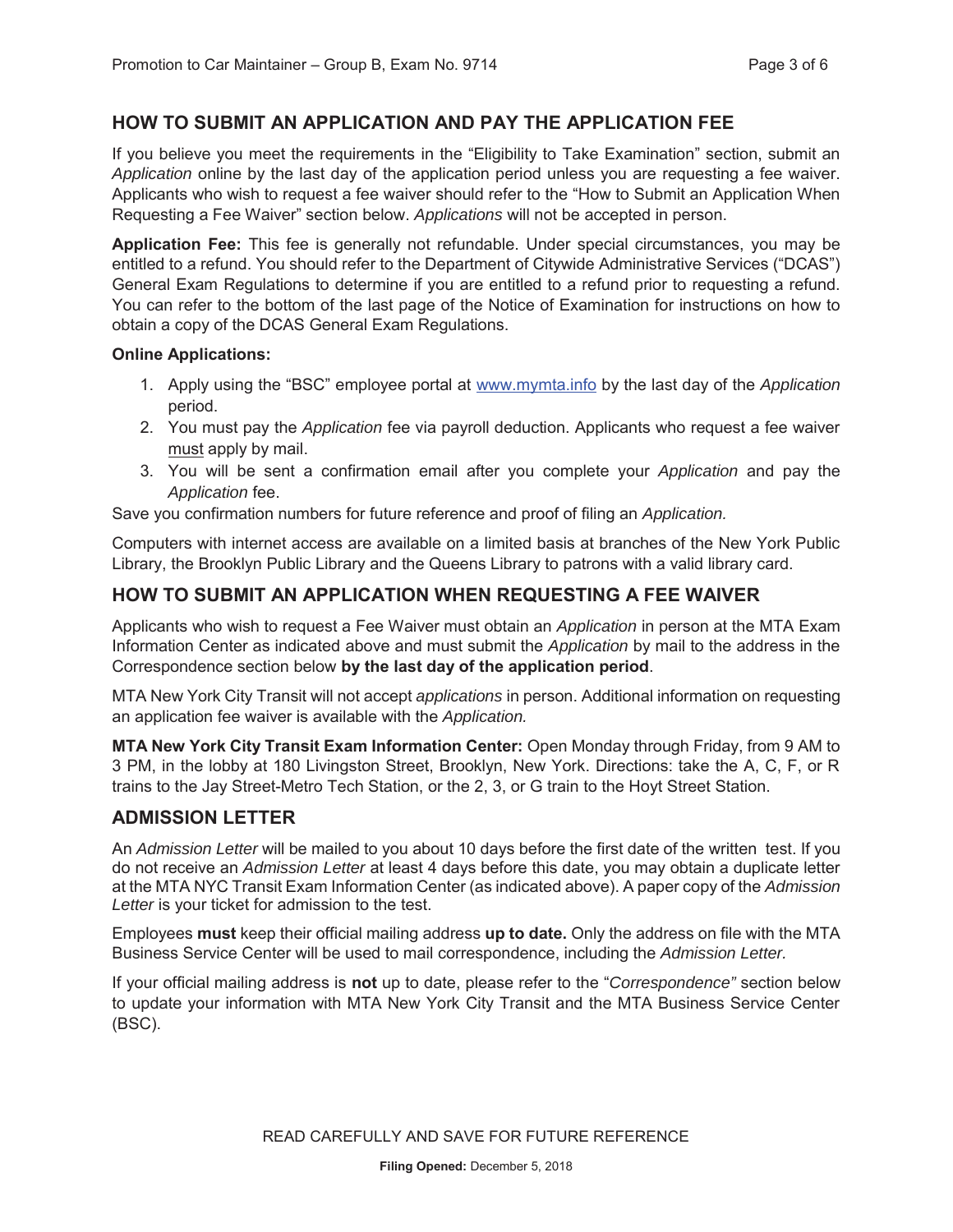#### **THE TEST**

You will be given a qualifying multiple-choice test and a competitive practical skills test. A score of at least 70% is required to pass each test. Only those who pass the qualifying multiple-choice test will be called to take the practical skills test. Your score on the practical test will determine 85% of your final score. Your seniority will determine the remaining 15%. You must pass the practical skills test to have your seniority credited.

Your seniority score will be 70 plus a 1/2 point for each three months of completed, continuous service with an agency under the jurisdiction of the Commissioner, Department of Citywide Administrative Services, in permanent competitive class titles. Your service will be credited through the first date of the written test, up to a maximum of 15 years. Time served prior to a break in service of more than one year will not be credited.

Veterans' or Disabled Veterans' Credit will be granted only to eligible passing candidates who request that they be applied. Veterans' or Disabled Veterans' Credit should be requested at the time of application, but **must** be requested before the date when the eligible list is established.

The qualifying multiple-choice test may include questions on: machine shop machinery, including lathes, milling machines, boring mills, shapers, drill presses and surface grinders; various machinist tools, including measuring devices such as micrometers, pyrometers and dial indicators; reading and interpreting blueprints and technical drawings, job related mathematics; safe work practices and procedures; and other related matters.

The practical skills test will require you to perform machine and bench work tasks while demonstrating safe and proper use of hand tools and machinery.

#### **TEST ADMINISTRATION GUIDELINES**

**Warning:** You are not permitted to enter the test site with cellular phones, smart watches, beepers, pagers, cameras, portable media players, or other electronic devices. Calculators are permitted; however, they must be hand-held, battery or solar powered, numeric only. Calculators with functions **other than** addition, subtraction, multiplication and division **are prohibited**. Electronic devices with an alphabetic keyboard or with word processing or data recording capabilities such as planners, organizers, etc. are prohibited. If you use any of these devices in the building at any time before, during or after the test, you may **not** receive your test results, your test score may be nullified, and your application fee will **not** be refunded.

You may not have any other person, including children, present with you while you are being processed for or taking the test and no one may wait for you inside of the test site while you are taking the test.

**Leaving:** You must leave the test site once you finish the test. If you leave the test site after being fingerprinted but before finishing the test, you will not be permitted to re-enter. If you disregard this instruction and re-enter the test site, you may not receive your test results, your test score may be nullified, and your application fee will not be refunded.

**Proof of Identity:** You must present your MTA New York City Transit employee ID when you arrive to take the test.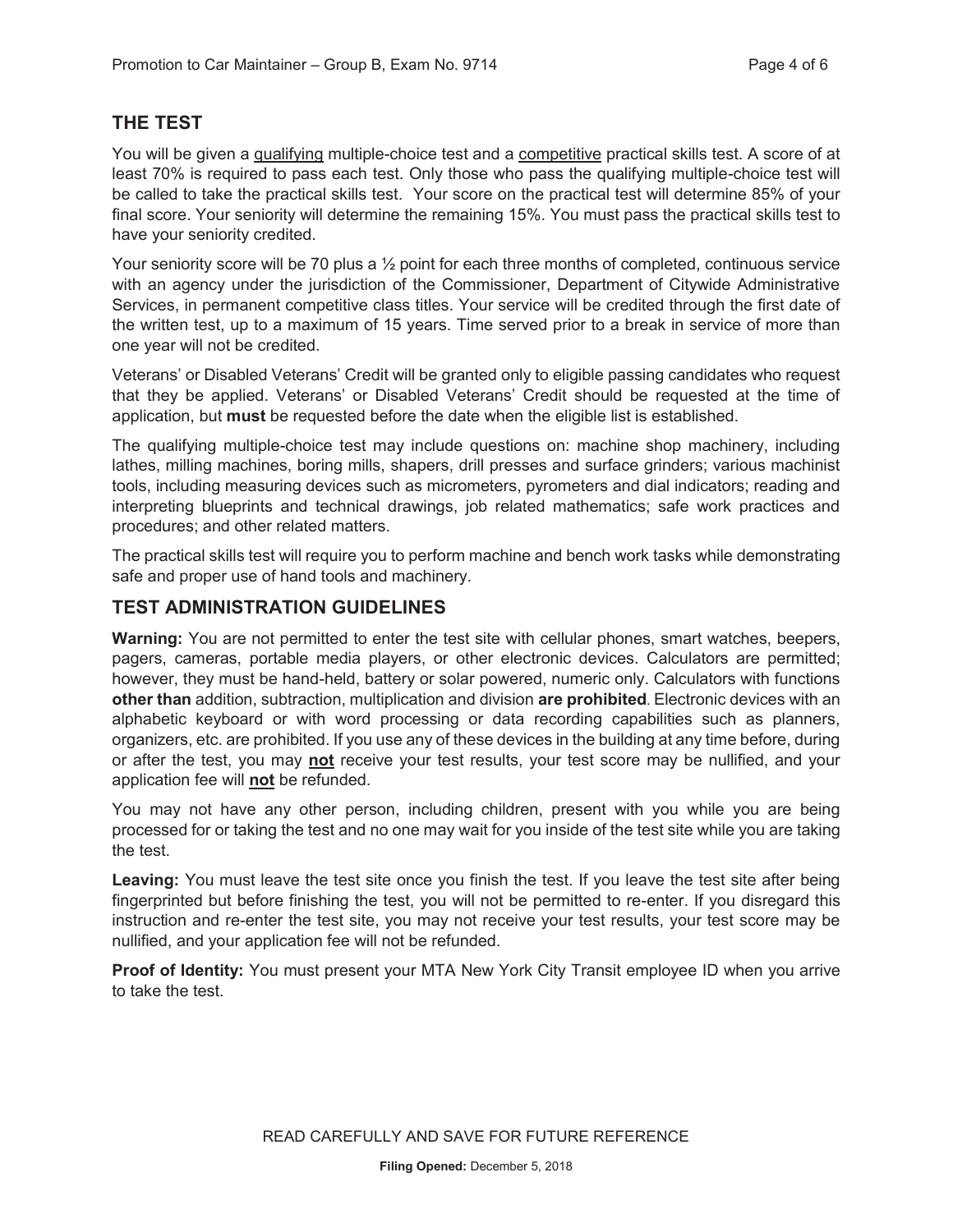#### **THE TEST RESULTS**

If you pass the qualifying multiple-choice test and the competitive practical skills test and are marked eligible, your name will be placed in final score order on an eligible list and you will be given a list number. You will be notified by mail of your test results. If you meet all the requirements and conditions, you will be considered for promotion when your name is reached on the eligible list.

#### **ADDITIONAL INFORMATION**

**Selective Certification for Special Experience**: If you have the experience listed below, you may be considered for promotion to positions requiring this experience through a process called Selective Certification. If you qualify for Selective Certification, you may be given preferred consideration for positions requiring this experience.

If you have the experience, as listed below, follow the instructions given to you on the date of the practical skills test to indicate your interest in such selective certification(s). Your experience will be verified by MTA New York City Transit at the time of promotion.

**Selective Certification for positions requiring CNC (Computer Numerical Control) Machine Operator Experience:** In addition to meeting requirements in the "Eligibility" section above, you must have two years of CNC (Computer Numerical Control) Machine Operator experience.

The above Selective Certification requirements may be met at any time during the duration of the list. If you meet this requirement at some future date, please submit a request by mail to the address in the "Correspondence Section" below. Please include the examination title and number, your social security number, and the Selective Certification you are requesting in your correspondence.

#### **SPECIAL ARRANGEMENTS**

**Late Filing:** Consult with **your department's Human Resources representative** to determine the procedure for filing a late *Application* if you meet one of the following conditions:

- 1. You are absent from work for at least one-half of the application period and are unable to apply for reasons such as vacation, sick leave or military duty; or
- 2. You become eligible after the above application period, but on or before the first date of the Written test.

**Make-Up Test:** You may apply for a make-up test if you cannot take the test on the regular test date for any of the following reasons:

- 1. Compulsory attendance before a public body;
- 2. On-the-job injury or illness caused by municipal employment where you are an officer or employee of the City;
- 3. Absence from the test within one week after the death of a spouse, domestic partner, parent, sibling, child or child of a domestic partner where you are an officer or employee of the City;
- 4. Absence due to ordered military duty;
- 5. A clear error for which MTA New York City Transit is responsible; or
- 6. A temporary disability, pregnancy-related, or child-birth-related condition preventing you from taking the test.

To request a make-up test, mail your request with your documentation of special circumstances to the address found in the "Correspondence" section below within 60 days of your scheduled test date or make the request within 60 days of restoration to your position after performing ordered military duty.